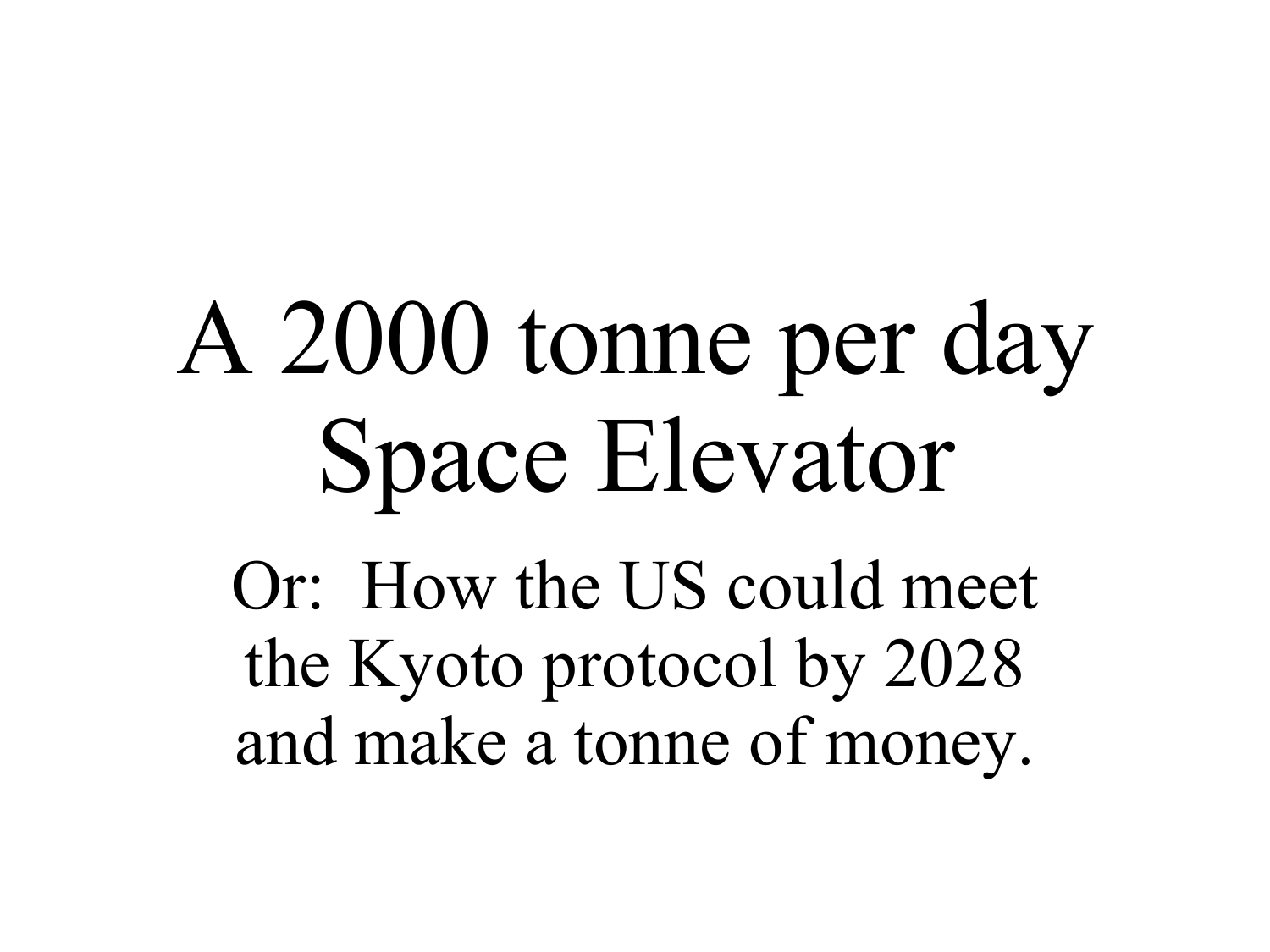# How big is the problem?

- The US has about 300 Gw of coal fired generation currently.
- To size the problem, consider the task of displacing 300 Gw of coal generation in a year with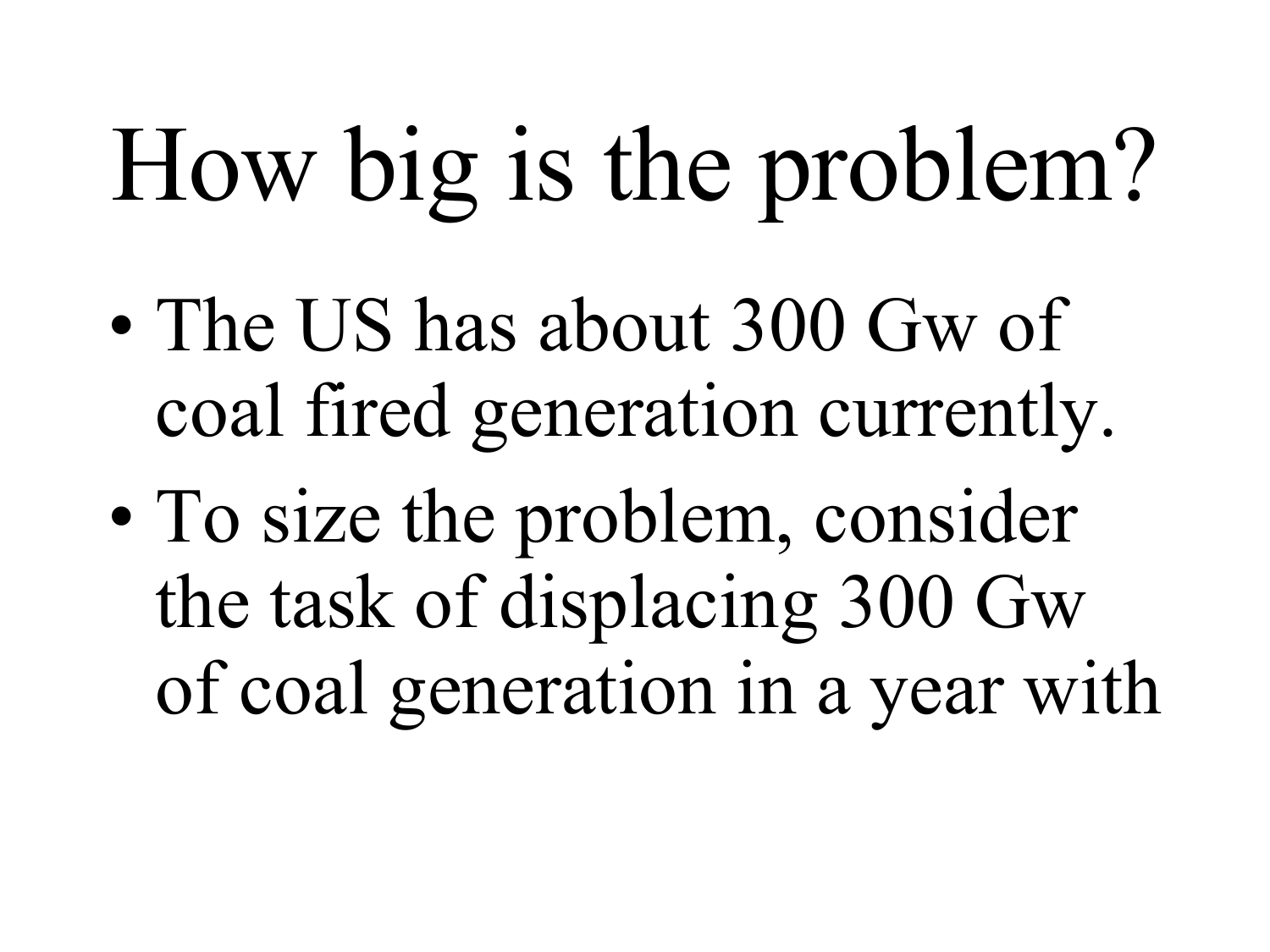### Solar Power Satellites

- Idea is 38 years old.
- Technical problems are well understood.
- Economic difficulty is the lift to GEO or the complexity of using extra terrestrial resources.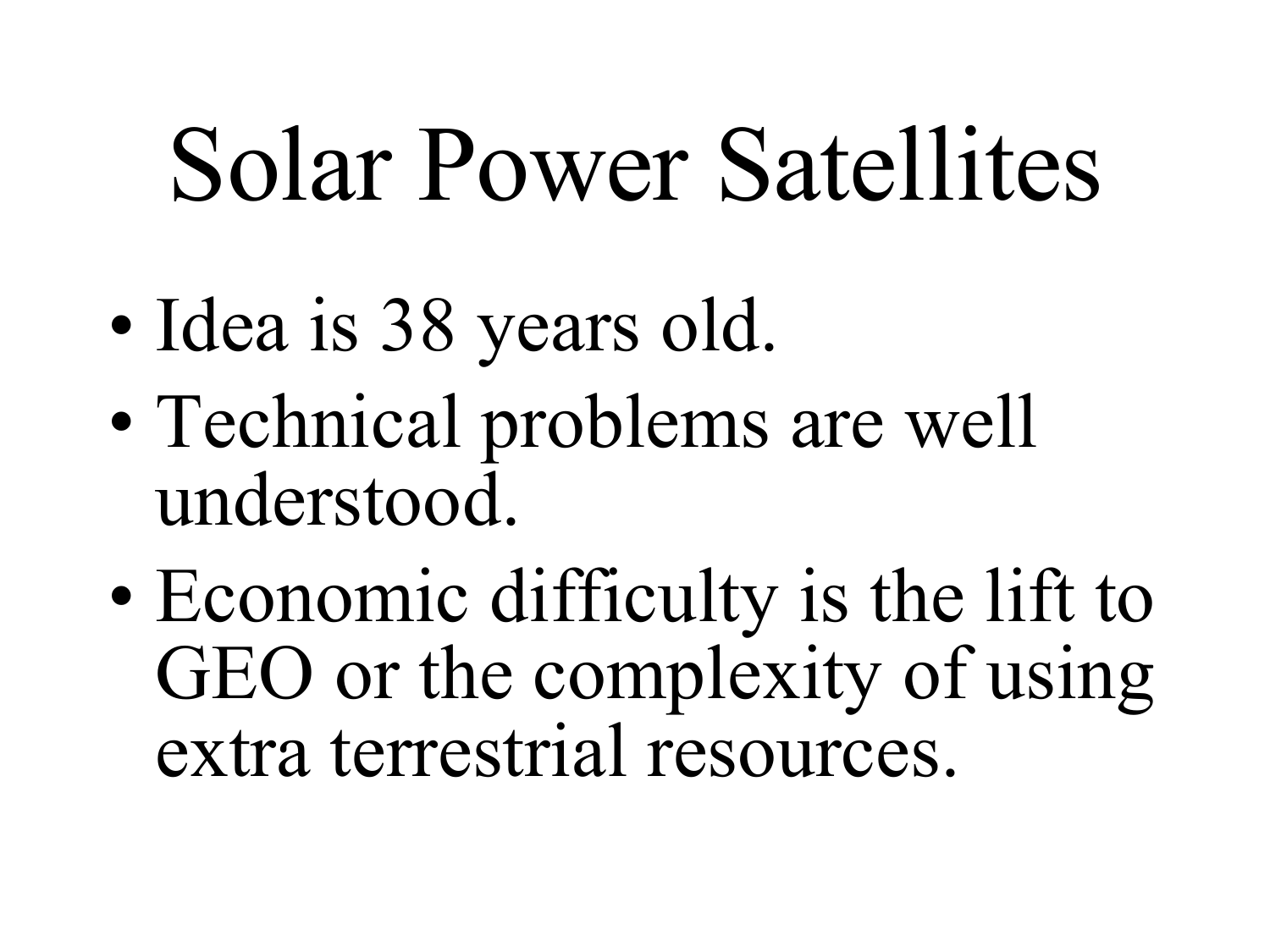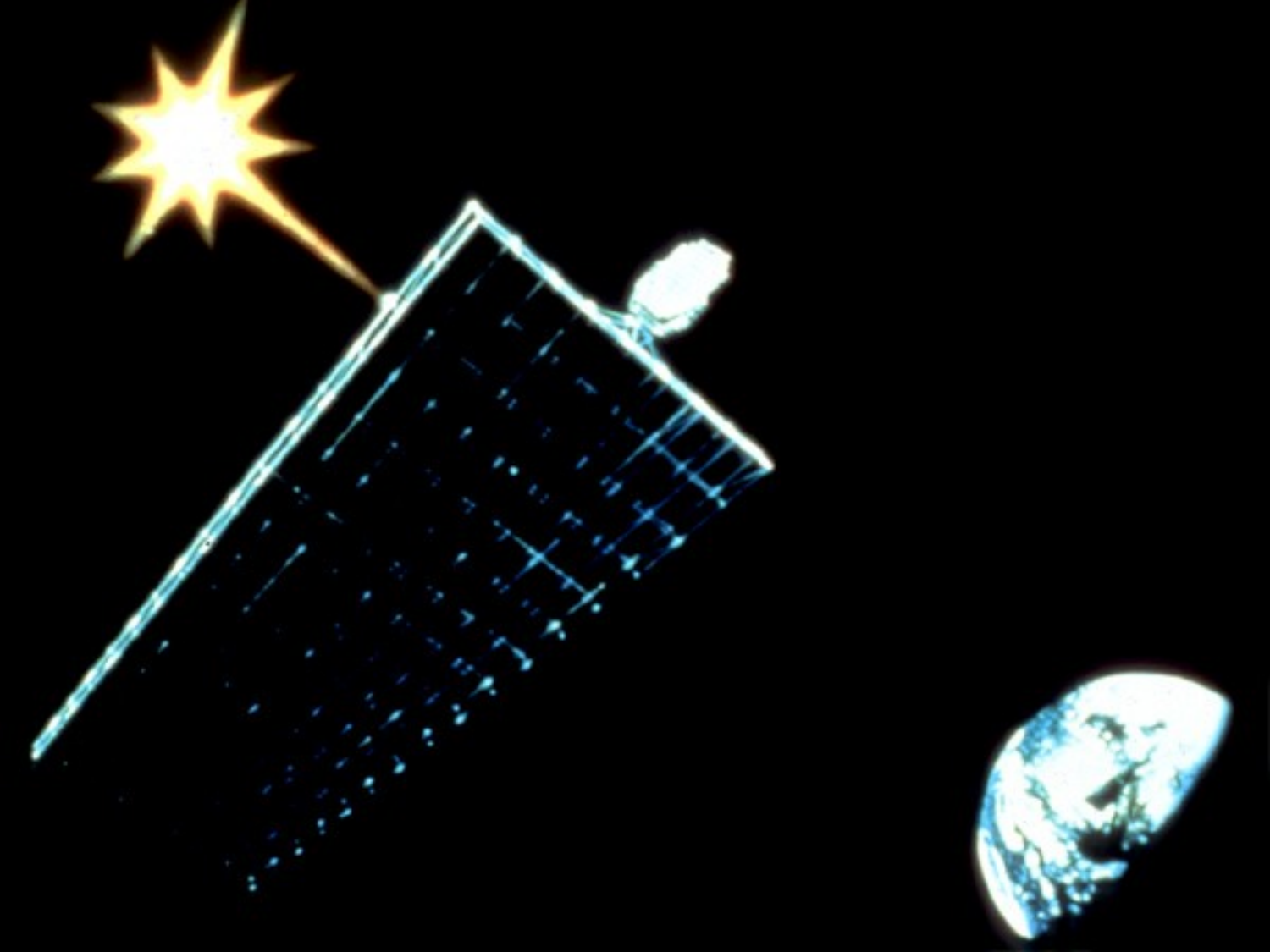#### Sizing an Elevator, 300 Gw/yr

- Rockets are energy inefficient.
- Elevators with climbers are not much better.
- Mechanical lift is close to  $100\%$ .
- Taper is a problem below 63 Gpa, 15 looks more likely
- Perhaps step taper is the answer.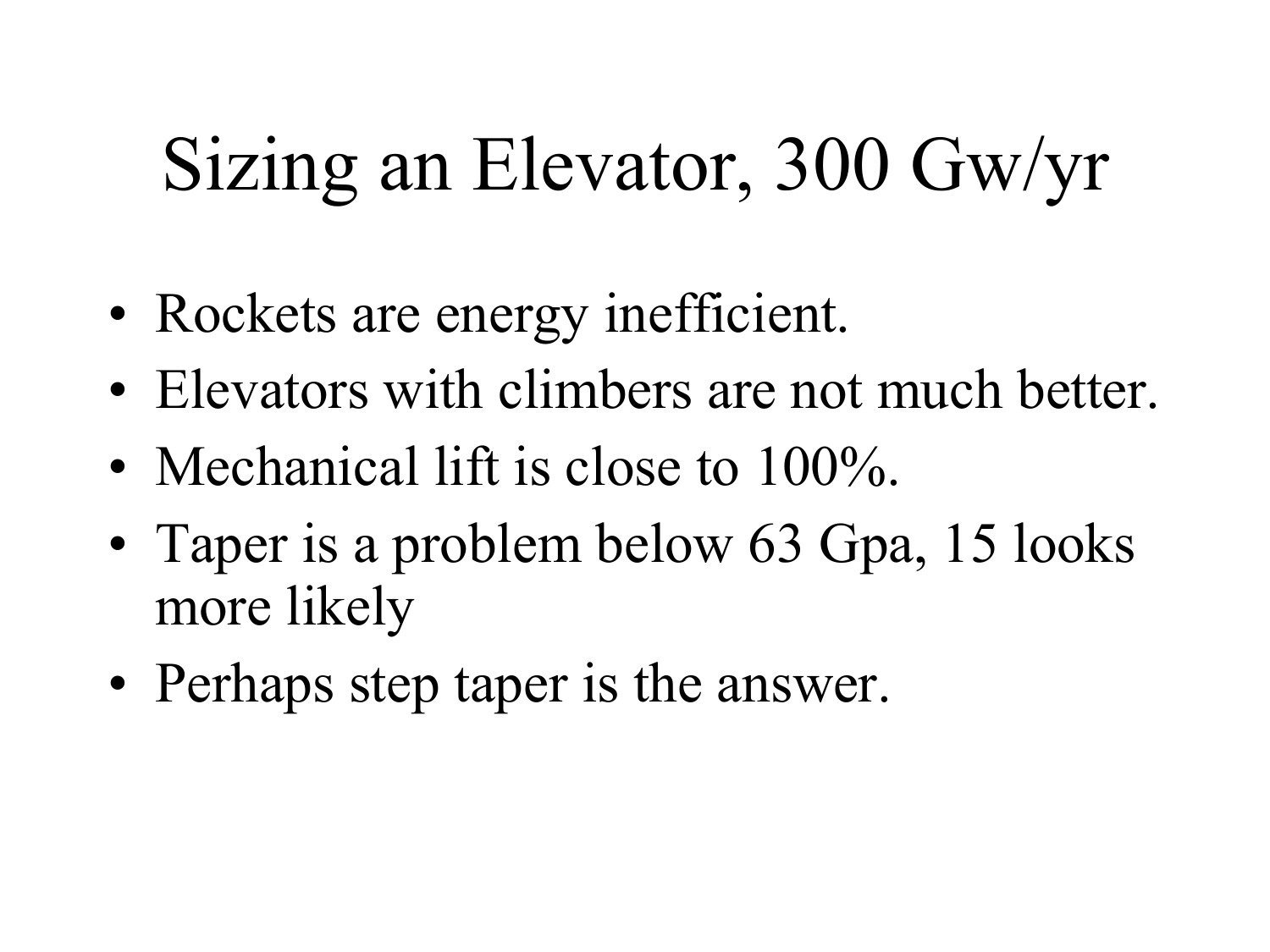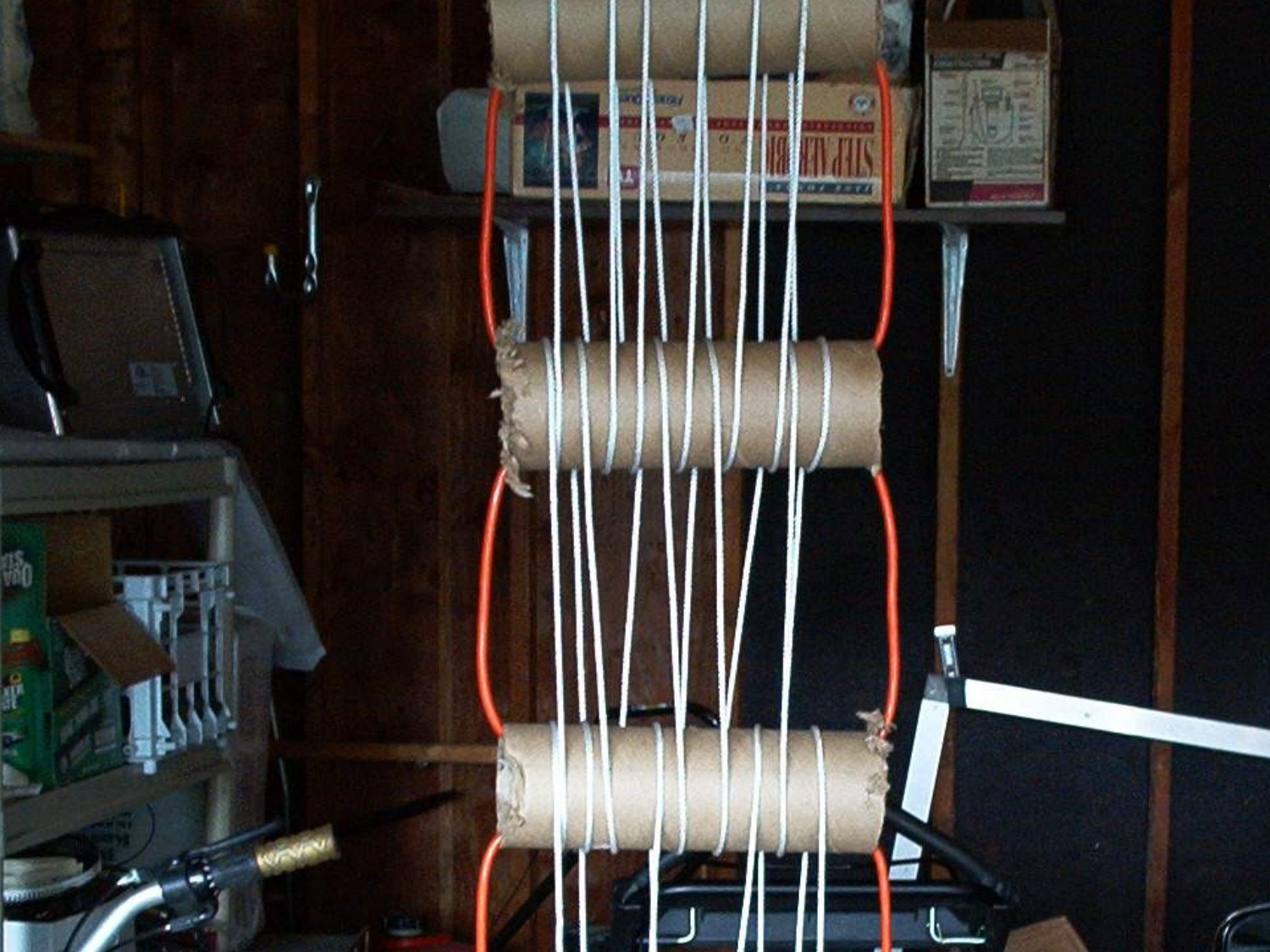#### Power Requirements to lift 300 Gw/yr.

- 5 Gw Power Sat at 2 kg/kw masses 10,000 tonnes.
- At one produced every 5 days that's 2,000 tonnes per day.
- Lift to GEO is close to a 3,200 km lift against 1 g.
- That requires mechanical power of 0.66 Gw.
- For scale the aircraft carrier Enterprise generates 0.21 Gw and could lift a few hundred tonnes a day.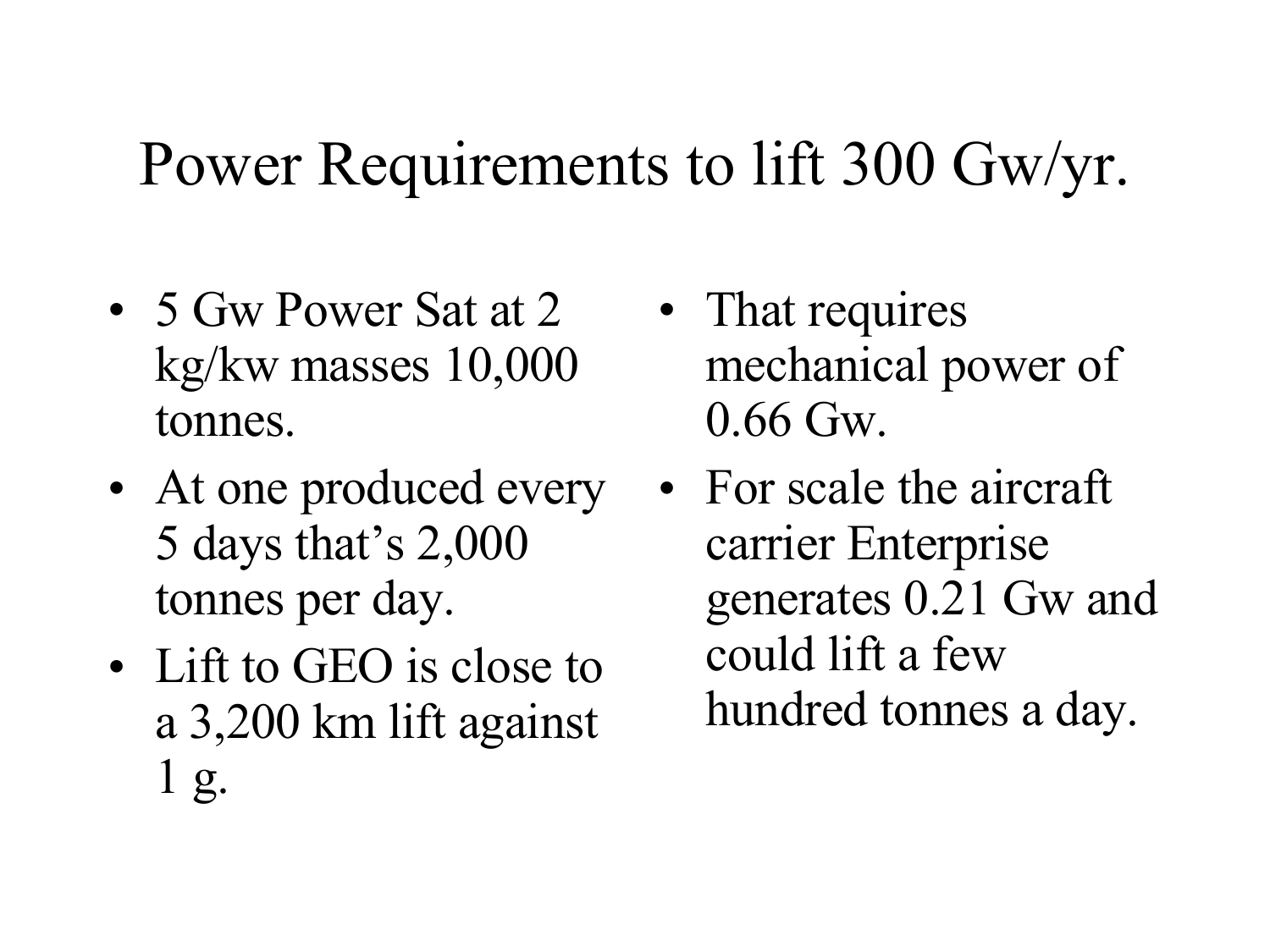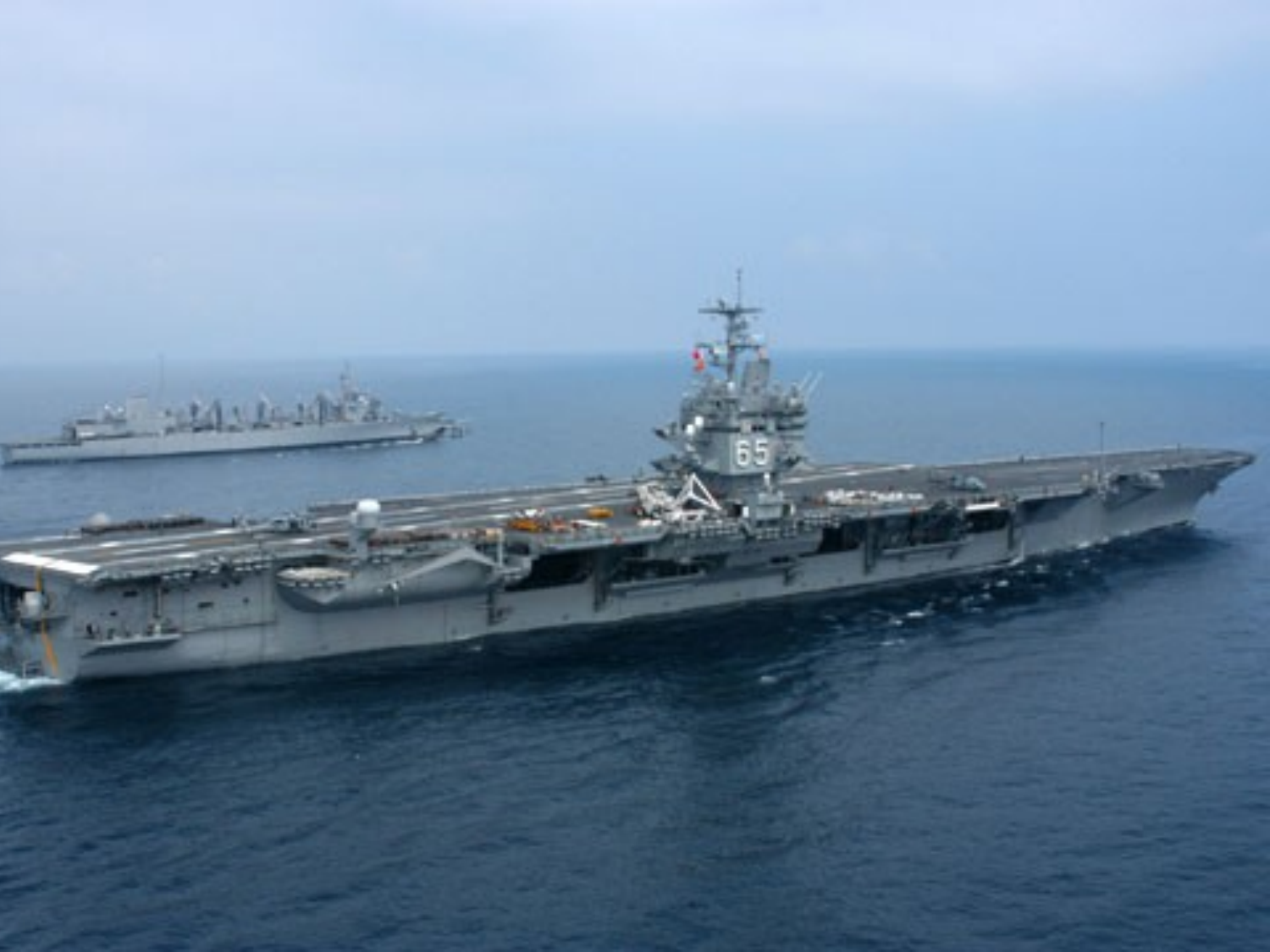### Where to put the anchor point?

- Must be on or close to the Equator.
- Western Pacific has fewest storms.
- Perhaps on US territory.
- Baker Island is at 176 Deg. The equator is 1 mile south of 12 mile US territorial limit.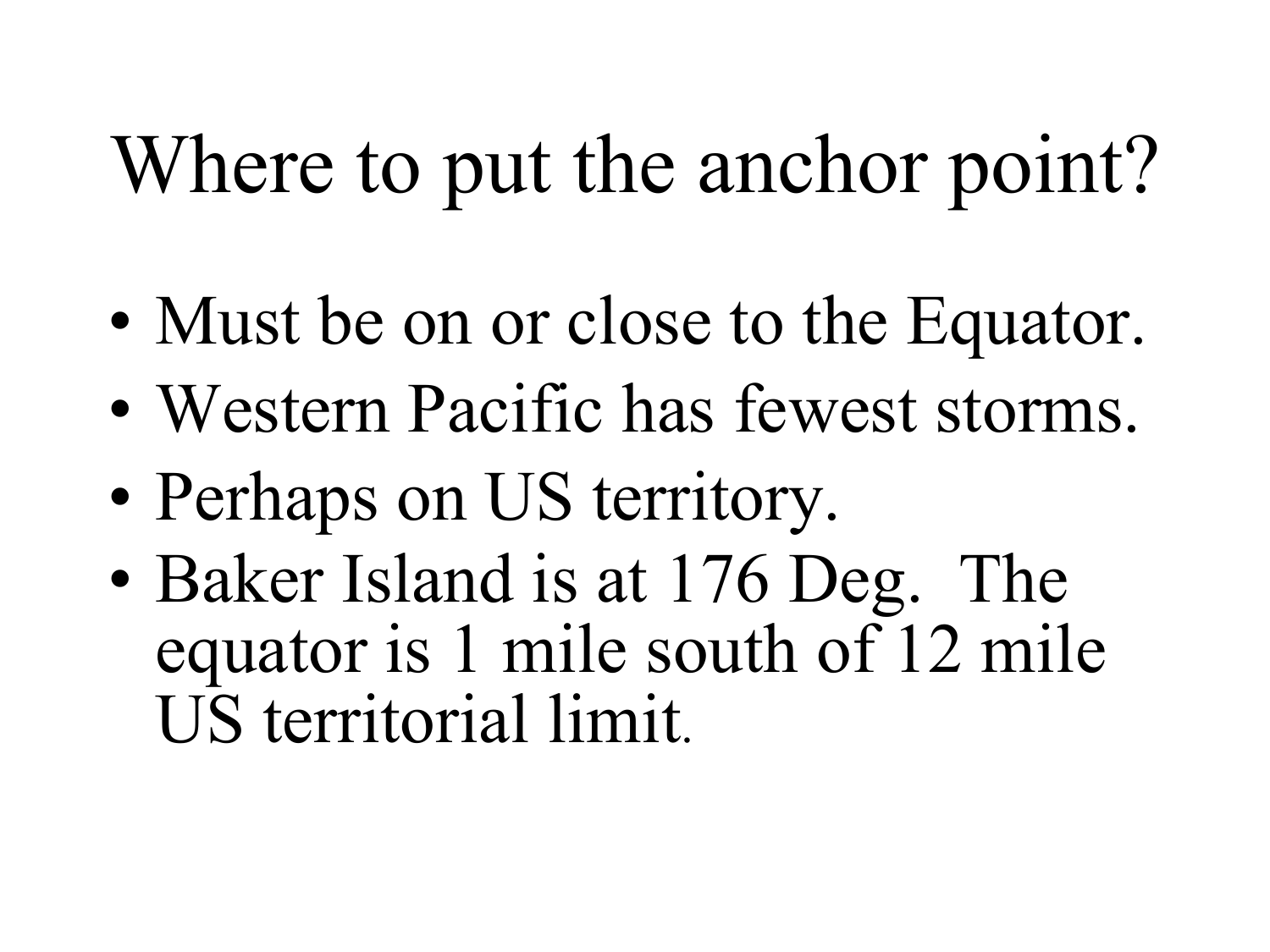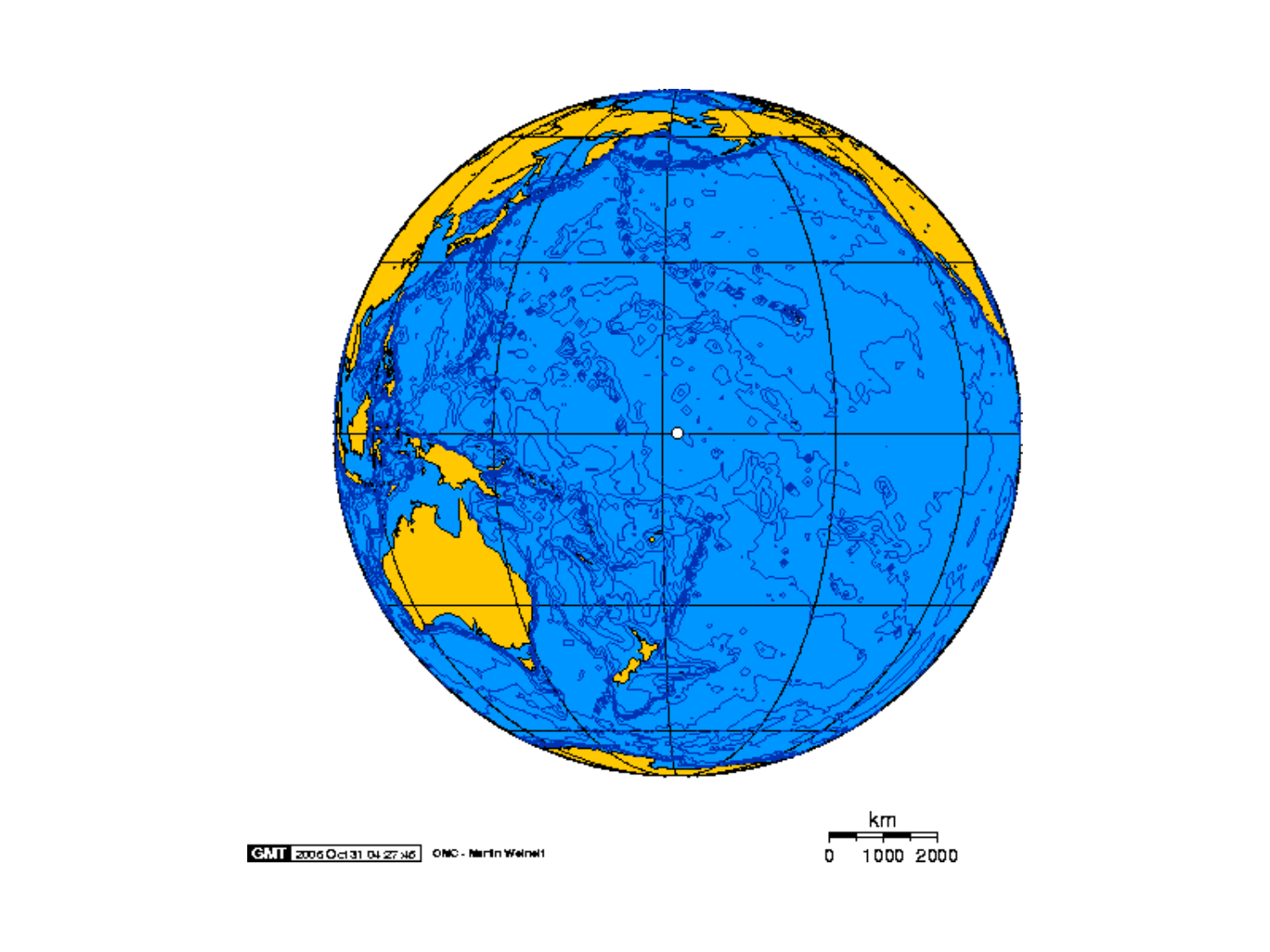#### Baker Island



View from the Northwest. The abandoned World War II runway is 1,665 meters long. 1.64 square km.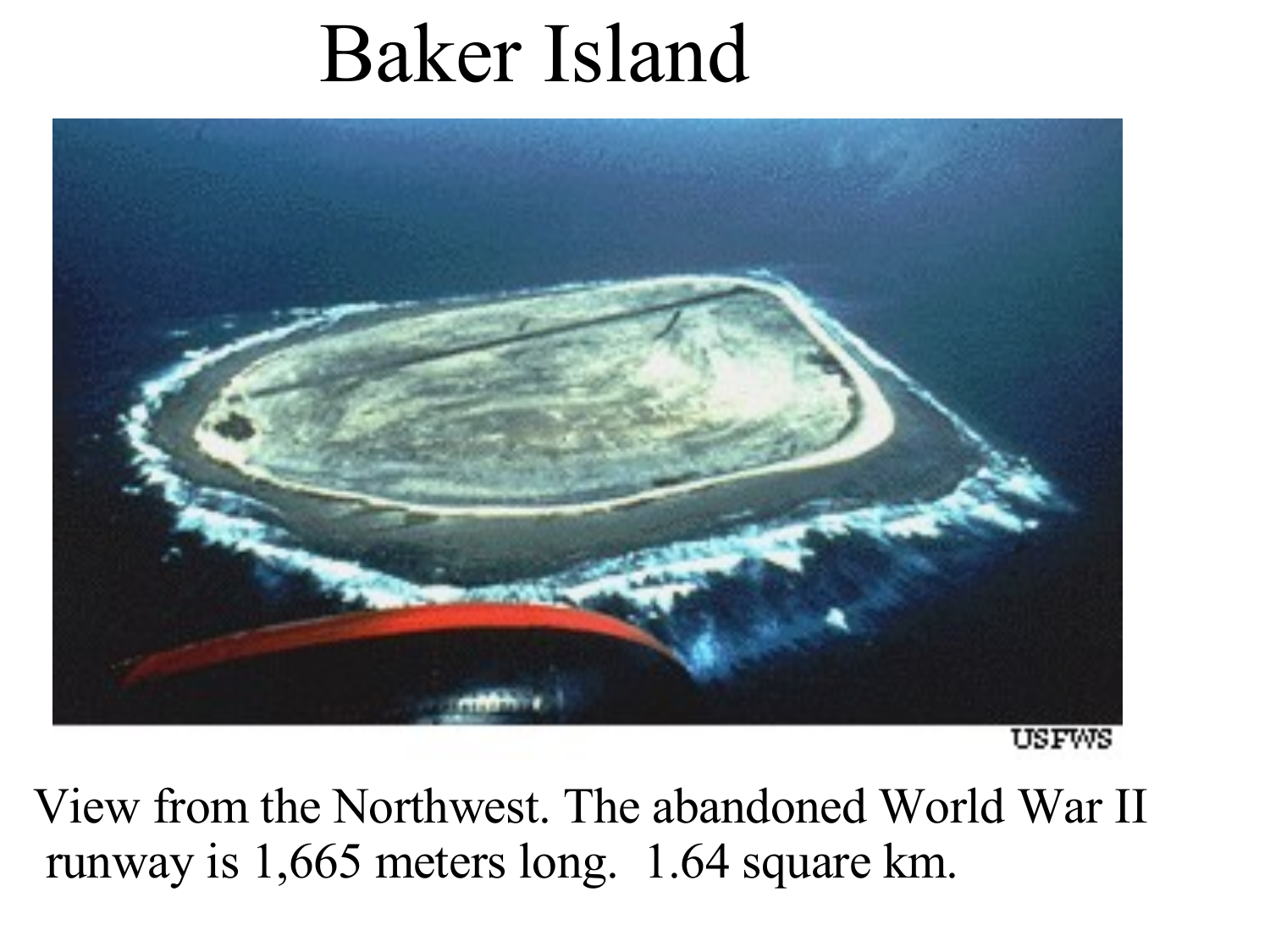#### How to power it?



The Enterprise is due to be decommissioned in 8 years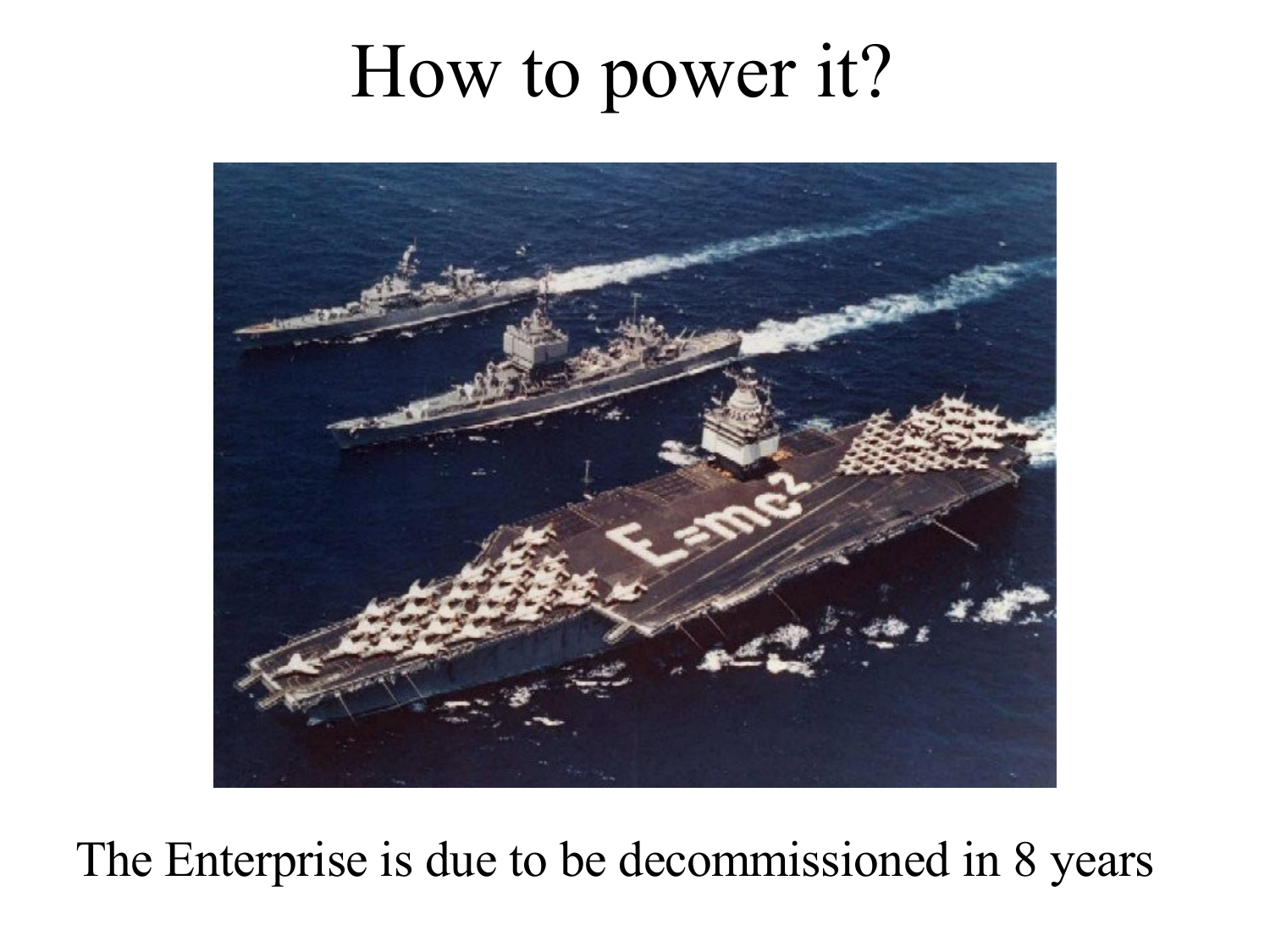#### Orbital cleaning

- 10,000 pieces of space junk, need to clean it out in a few years.
- 200 ion drive orbital tugs each removing 50 pieces over 5 years would clean it up.
- Push the junk out to GEO for needed counterweight mass.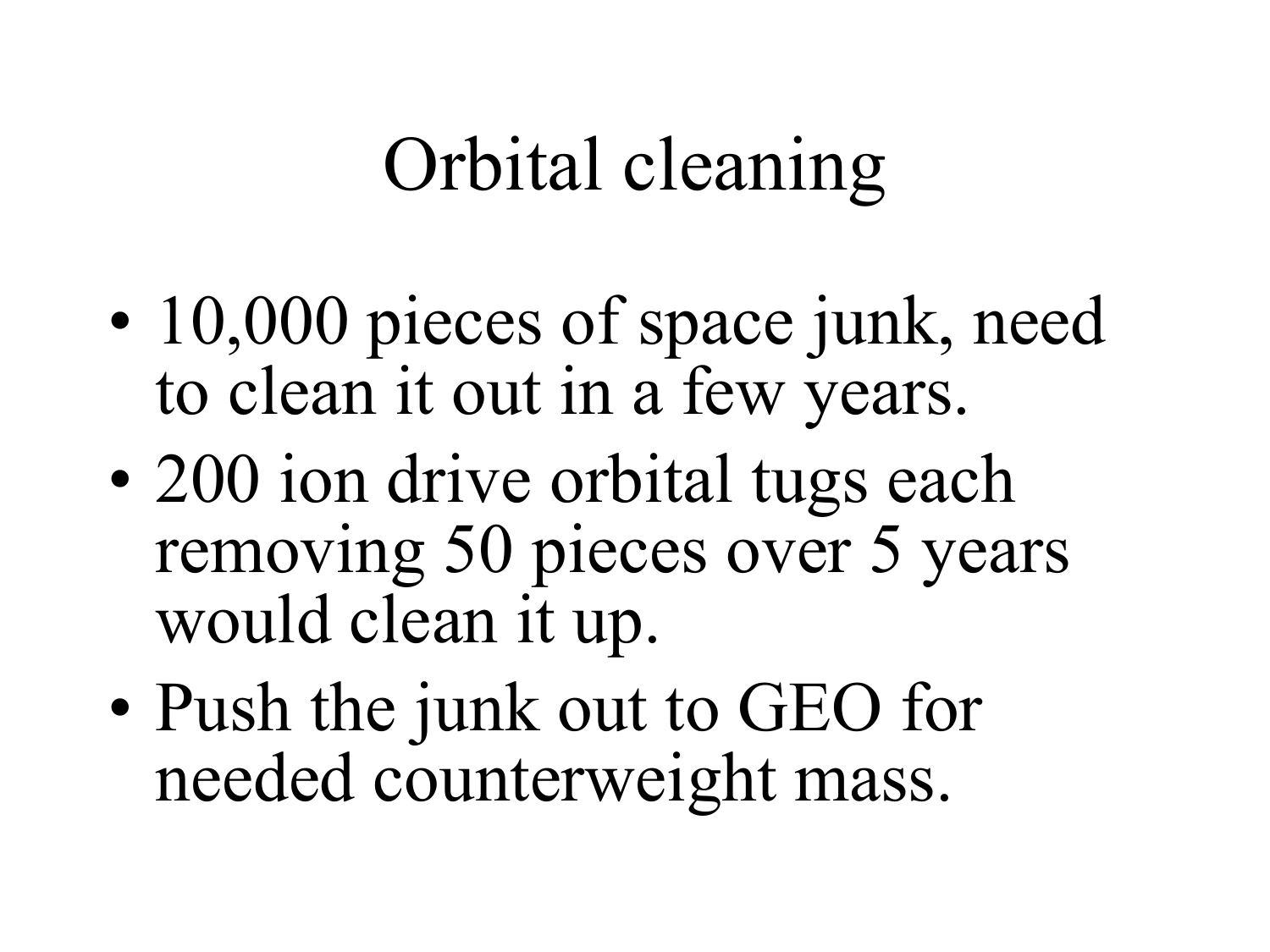#### Aerodynamic considerations

- 1600 km/hr primary cable speed.
- Bare cable will probably be ok at that speed.
- Loads will not (too much drag).
- Variable speed cable in parallel for lowest 80 km. (Credit to Keith Lofstrom)
- At 10 cycles per hour for the VS cable, the loads will be about 14 tons each.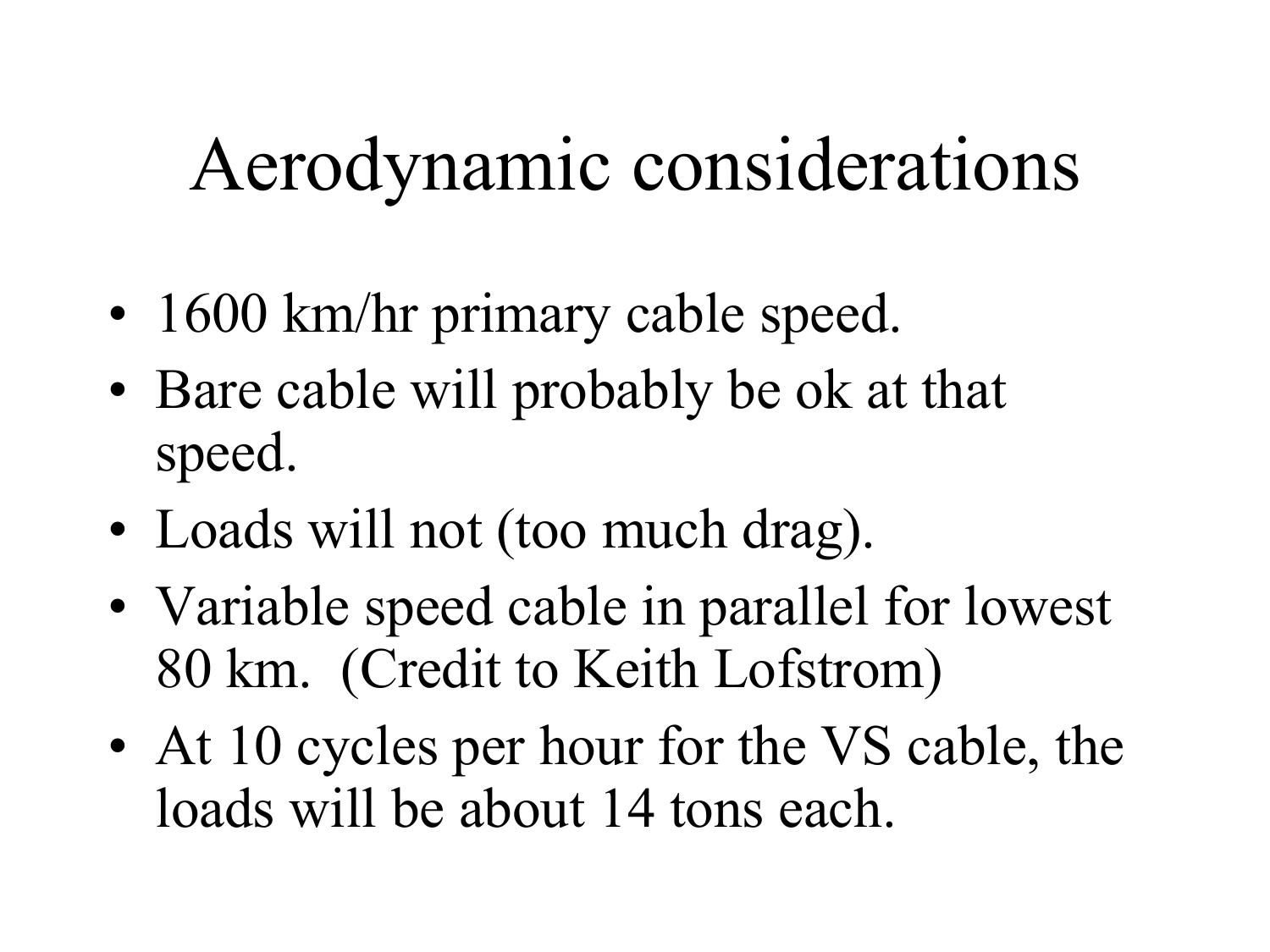#### Draining the Van Allen Belt

- Proposal to drain the inner belt, <http://www.tethers.com/HiVOLT.html>
- Total mass of the belts is a few kgs.
- Gas dumped into the belts would drain them. If dumped into retrograde orbits, the gas should also de-orbit the smallest pieces of space junk.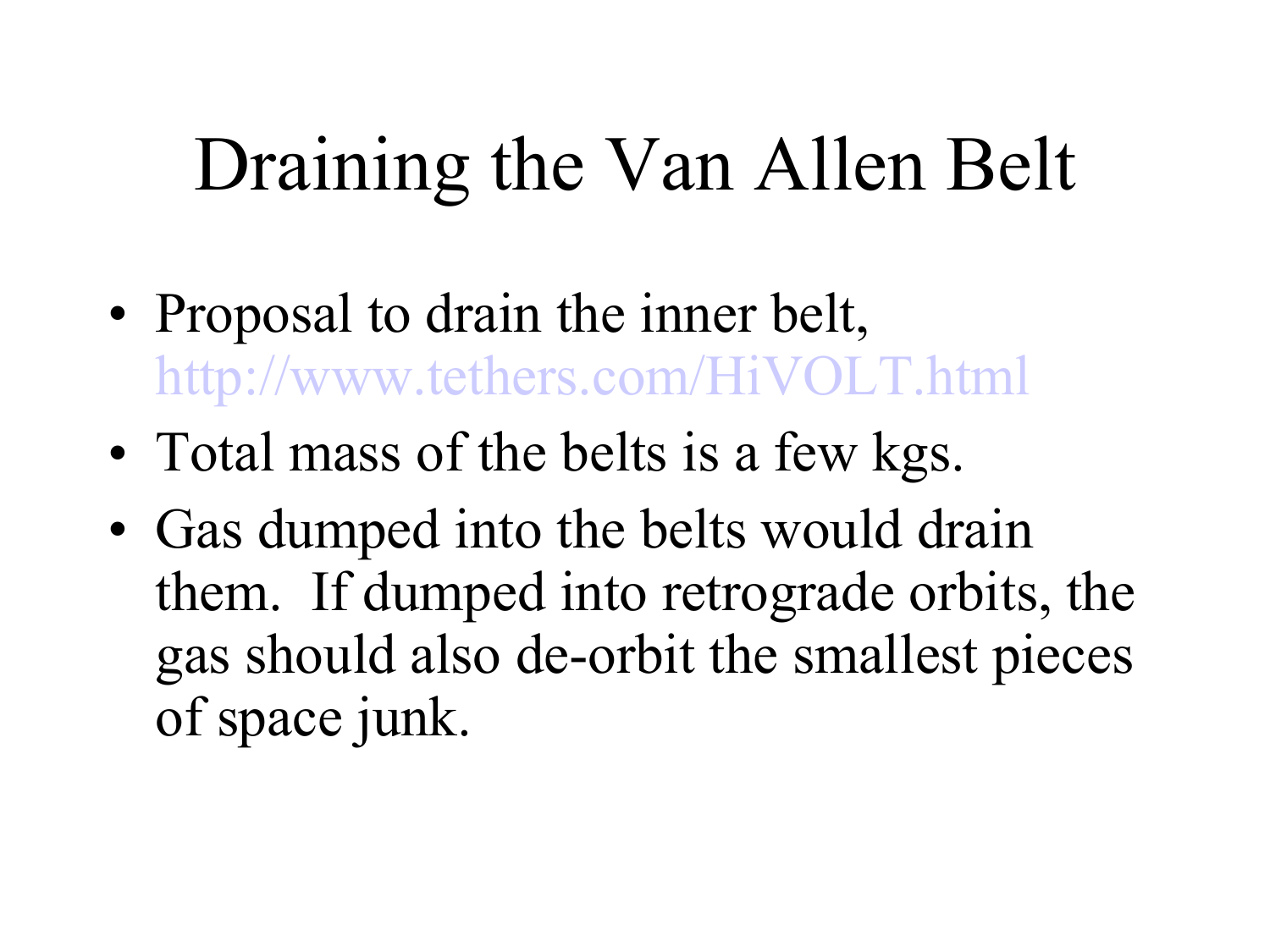#### Fabricating SPS surfaces

- Invar (to deal with eclipses)
- Sheet metal coils
- Roll formers and stretch to make I beams
- Spot weld
- Two 5 km by 5 km "wings"
- 10,000 volts and  $1,000,000$  amps per wing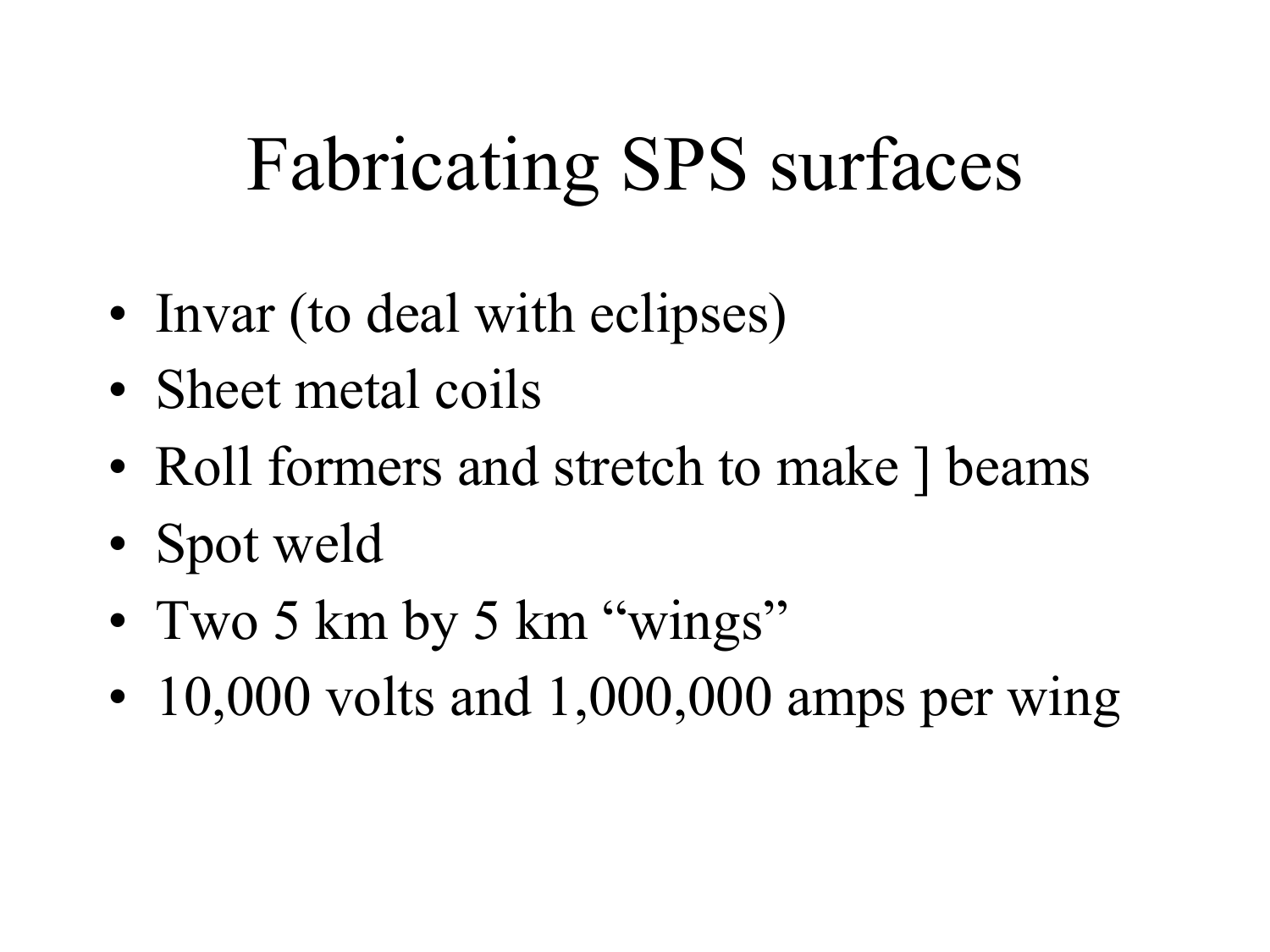#### Unaddressed Problems

- Cable for cents per kg (solvent process?)
- Vacuum degradation (Hard vacuum is an excellent insulator, but it doesn't take much gas for a flashover)
- "Man" rating the elevator
- Political/economic.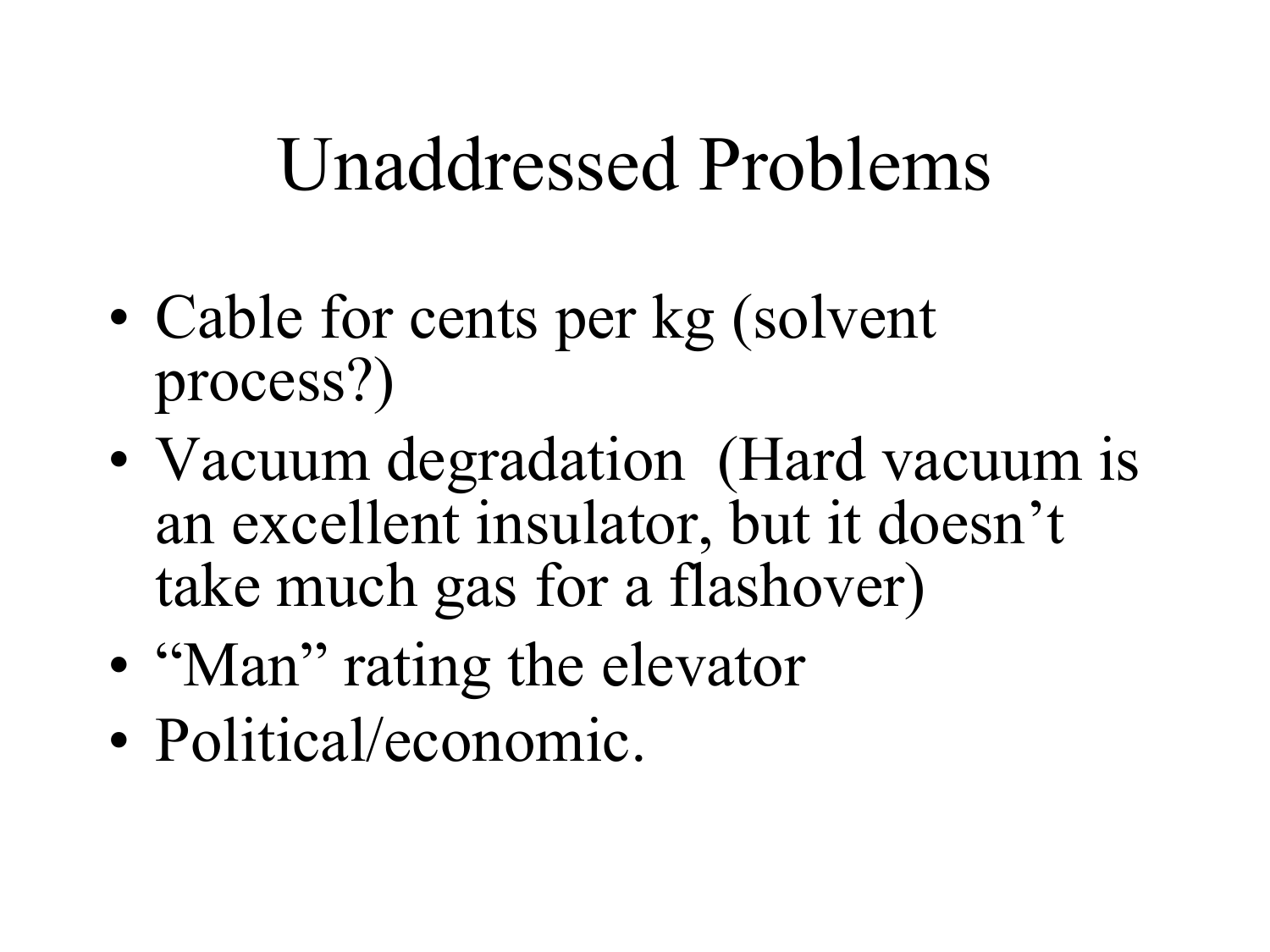#### But if a very large scale space elevator-power satellite program can be done . . .

#### It solves the energy and carbon problems